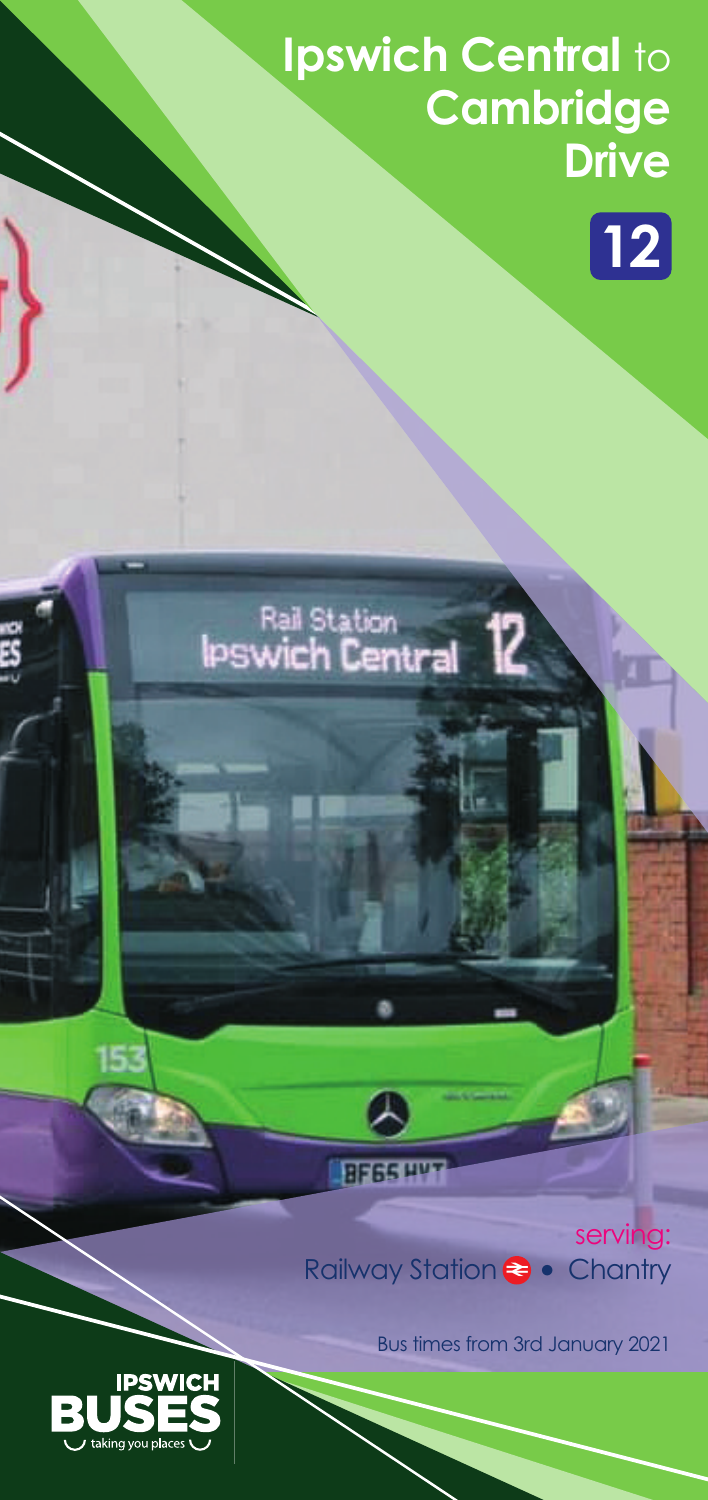**12**

#### **Ipswich Central** | **Railway Station** | **Chantry** | **Cambridge Drive**

| <b>Mondays to Fridays</b>                                        |           |              |      |      |                   |                  |          |      |                  |      |              |              |              |              |      |              |              |      |
|------------------------------------------------------------------|-----------|--------------|------|------|-------------------|------------------|----------|------|------------------|------|--------------|--------------|--------------|--------------|------|--------------|--------------|------|
| Service Number                                                   | 12        | 12           | 12   | 12   | 12                | 12               | 12       | 12   |                  | 12   | 12           | 12           |              | 12           | 12   | 12           | 12           | 12   |
| <b>Tower Ramparts, Stand [HH]</b>                                | 0640      | 0655         | 0715 | 0735 | 0755              | 0815             | 0835     | 0855 | Then at          | 15   | 35           | 55           |              | 1715         | 1735 | 1755         | 1825         | 1855 |
| Rail Station, Ranelagh Road [R2]                                 | 0645      | 0702         | 0722 | 0742 | 0802              | 0822             | 0842     | 0902 | these            | 22   | 42           | 02           |              | 1722         | 1742 | 1802         | 1832         | 1902 |
| Hawthorn Drive, Sorrel Close                                     | 0648      | 0705         | 0725 | 0745 | 0805              | 0825             | 0845     | 0905 | mins<br>past     | 25   | 45           | 05           | until        | 1725         | 1745 | 1805         | 1835         | 1905 |
| <b>Cambridge Drive Shops</b>                                     | 0651      | 0709         | 0729 | 0749 | 0809              | 0829             | 0849     | 0909 | each             | 29   | 49           | 09           |              | 1729         | 1749 | 1809         | 1839         | 1909 |
| <b>Birkfield Drive / Cambridge Drive</b>                         | 0654      | 0713         | 0733 | 0753 | 0813              | 0833             | 0853     | 0913 | hour             | 33   | 53           | 13           |              | 1733         | 1753 | 1813         | 1843         | 1913 |
| Code                                                             | $\bullet$ | ٠            | ٠    | ٠    |                   |                  |          |      |                  |      |              |              |              |              |      |              |              |      |
| Service Number                                                   | 12        | 12           | 12   | 12   |                   |                  |          |      |                  |      |              |              |              |              |      |              |              |      |
| <b>Tower Ramparts, Stand [HH]</b>                                | 1935      | 2035         | 2135 | 2235 |                   |                  |          |      |                  |      |              |              |              |              |      |              |              |      |
| Rail Station, Ranelagh Road [R2]                                 | 1940      | 2040         | 2140 | 2240 |                   |                  |          |      |                  |      |              |              |              |              |      |              |              |      |
| Hawthorn Drive, Sorrel Close                                     | 1943      | 2043         | 2143 | 2243 |                   |                  |          |      |                  |      |              |              |              |              |      |              |              |      |
| <b>Cambridge Drive Shops</b>                                     | 1946      | 2046         | 2146 | 2246 |                   |                  |          |      |                  |      |              |              |              |              |      |              |              |      |
| <b>Birkfield Drive / Cambridge Drive</b>                         | 1949      | 2049         | 2149 | 2249 |                   |                  |          |      |                  |      |              |              |              |              |      |              |              |      |
|                                                                  |           |              |      |      |                   |                  |          |      |                  |      |              |              |              |              |      |              |              |      |
| Code: ♦ - This journey is sponsored by Ipswich Borough Council   |           |              |      |      |                   |                  |          |      |                  |      |              |              |              |              |      |              |              |      |
| <b>Saturdays</b>                                                 |           |              |      |      |                   |                  |          |      |                  |      |              |              |              |              |      |              |              |      |
| Service Number                                                   | 12        | 12           | 12   | 12   | 12                | 12               | 12       | 12   |                  | 12   | 12           | 12           |              | 12           | 12   | 12           | 12           | 12   |
|                                                                  | 0645      | 0715         | 0745 | 0815 | 0845              | 0915             | 0935     | 0955 |                  | 15   | 35           | 55           |              | 1715         | 1735 | 1755         | 1825         | 1855 |
| <b>Tower Ramparts, Stand [HH]</b>                                | 0650      | 0720         | 0750 | 0820 | 0850              | 0922             | 0942     | 1002 | Then at<br>these | 22   | 42           | 02           |              | 1722         | 1742 | 1802         | 1832         | 1900 |
| Rail Station, Ranelagh Road [R2]<br>Hawthorn Drive, Sorrel Close | 0653      | 0723         | 0753 | 0823 | 0853              | 0925             | 0945     | 1005 | mins             | 25   | 45           | 05           | until        | 1725         | 1745 | 1805         | 1835         | 1903 |
| <b>Cambridge Drive Shops</b>                                     | 0657      | 0727         | 0757 | 0827 | 0857              | 0929             | 0949     | 1009 | past             | 29   | 49           | 09           |              | 1729         | 1749 | 1809         | 1839         | 1906 |
| <b>Birkfield Drive / Cambridge Drive</b>                         | 0701      | 0731         | 0801 | 0831 | 0901              | 0933             | 0953     | 1013 | each<br>hour     | 33   | 53           | 13           |              | 1733         | 1753 | 1813         | 1843         | 1909 |
|                                                                  |           |              |      |      |                   |                  |          |      |                  |      |              |              |              |              |      |              |              |      |
| Code                                                             | $\bullet$ | $\bullet$    | ۰    | ۰    |                   |                  |          |      |                  |      |              |              |              |              |      |              |              |      |
| Service Number                                                   | 12        | 12           | 12   | 12   |                   |                  |          |      |                  |      |              |              |              |              |      |              |              |      |
| <b>Tower Ramparts, Stand [HH]</b>                                | 1935      | 2035         | 2135 | 2235 |                   |                  |          |      |                  |      |              |              |              |              |      |              |              |      |
| Rail Station, Ranelagh Road [R2]                                 | 1940      | 2040         | 2140 | 2240 |                   |                  |          |      |                  |      |              |              |              |              |      |              |              |      |
| Hawthorn Drive, Sorrel Close                                     | 1943      | 2043         | 2143 | 2243 |                   |                  |          |      |                  |      |              |              |              |              |      |              |              |      |
| <b>Cambridge Drive Shops</b>                                     | 1946      | 2046         | 2146 | 2246 |                   |                  |          |      |                  |      |              |              |              |              |      |              |              |      |
| <b>Birkfield Drive / Cambridge Drive</b>                         | 1949      | 2049         | 2149 | 2249 |                   |                  |          |      |                  |      |              |              |              |              |      |              |              |      |
| Code: ♦ - This journey is sponsored by Ipswich Borough Council   |           |              |      |      |                   |                  |          |      |                  |      |              |              |              |              |      |              |              |      |
| <b>Sundays and Bank Holidays</b>                                 |           |              |      |      |                   |                  |          |      |                  |      |              |              |              |              |      |              |              |      |
|                                                                  |           |              |      |      |                   |                  |          |      |                  |      |              |              |              |              |      |              |              |      |
| Code                                                             |           |              |      |      |                   |                  |          |      |                  |      |              |              |              |              | ٠    | ٠            | ٠            |      |
| Service Number                                                   | 12        | 12           | 12   | 12   | $12 \overline{ }$ |                  | 12       | 12   |                  | 12   | 12           | 12           | 12           | 12           | 12   | 12           | 12           |      |
| <b>Tower Ramparts, Stand [HH]</b>                                | 0855      | 0925         | 0955 | 1025 | 1055              | Then at<br>these | 25       | 55   |                  | 1725 | 1755         | 1825         | 1855         | 1935         | 2035 | 2135         | 2235         |      |
| Rail Station, Ranelagh Road [R2]                                 | 0900      | 0930<br>0933 | 1000 | 1030 | 1100              | mins             | 30<br>33 | 00   |                  | 1730 | 1800<br>1803 | 1830<br>1833 | 1900<br>1903 | 1940<br>1943 | 2040 | 2140<br>2143 | 2240<br>2243 |      |
| Hawthorn Drive, Sorrel Close                                     | 0903      |              | 1003 | 1033 | 1103              | past             |          | 03   | until            | 1733 |              |              |              |              | 2043 |              |              |      |
| <b>Cambridge Drive Shops</b>                                     | 0907      | 0937         | 1007 | 1037 | 1107              | each<br>hour     | 37       | 07   |                  | 1737 | 1807         | 1836         | 1906         | 1946         | 2046 | 2146<br>2149 | 2246<br>2249 |      |
| <b>Birkfield Drive / Cambridge Drive</b>                         | 0913      | 0943         | 1013 | 1043 | 1113              |                  | 43       | 13   |                  | 1743 | 1813         | 1839         | 1909         | 1949         | 2049 |              |              |      |

**Code:** ◆ - This journey is sponsored by Ipswich Borough Council



| 12<br><b>Cambridge Drive   Chantry   Railway Station   Ipswich Central</b>   |                 |           |                             |                             |              |      |      |               |      |      |                  |       |         |      |      |      |      |      |
|------------------------------------------------------------------------------|-----------------|-----------|-----------------------------|-----------------------------|--------------|------|------|---------------|------|------|------------------|-------|---------|------|------|------|------|------|
| <b>Mondays to Fridays</b>                                                    |                 |           |                             |                             |              |      |      |               |      |      |                  |       |         |      |      |      |      |      |
| Service Number                                                               | 12              | 12        | 12                          | 12                          | 12           | 12   | 12   |               | 12   | 12   | 12               |       | 12      | 12   | 12   | 12   | 12   | 12   |
| <b>Cambridge Drive Shops</b>                                                 | 0651            | 0709      | 0729                        | 0749                        | 0809         | 0829 | 0849 | Then at       | 09   | 29   | 49               |       | 1709    | 1729 | 1749 | 1809 | 1839 | 1909 |
| Birkfield Drive / Cambridge Drive                                            | 0654            | 0713      | 0733                        | 0753                        | 0813         | 0833 | 0853 | these<br>mins | 13   | 33   | 53               |       | 1713    | 1733 | 1753 | 1813 | 1843 | 1913 |
| Hawthorne Drive, Sorrel Close                                                | 0657            | 0716      | 0736                        | 0756                        | 0816         | 0836 | 0856 | past          | 16   | 36   | 56               | until | 1716    | 1736 | 1756 | 1816 | 1846 | 1916 |
| Rail Station, Ranelagh Road [R3]                                             | 0700            | 0720      | 0740                        | 0800                        | 0820         | 0840 | 0900 | each          | 20   | 40   | 00               |       | 1720    | 1740 | 1800 | 1820 | 1849 | 1919 |
| <b>Tower Ramparts Bus Station</b>                                            | 0710            | 0730      | 0750                        | 0810                        | 0830         | 0850 | 0910 | hour          | 30   | 50   | 10 <sup>10</sup> |       | 1730    | 1750 | 1810 | 1830 | 1857 | 1927 |
| Code                                                                         | $\blacklozenge$ | $\bullet$ | $\color{blue}\blacklozenge$ | $\color{blue}\blacklozenge$ |              |      |      |               |      |      |                  |       |         |      |      |      |      |      |
| Service Number 12                                                            |                 | 12        | 12                          | 12                          |              |      |      |               |      |      |                  |       |         |      |      |      |      |      |
| <b>Cambridge Drive Shops</b>                                                 | 1946            | 2046      | 2146                        | 2246                        |              |      |      |               |      |      |                  |       |         |      |      |      |      |      |
| Birkfield Drive / Cambridge Drive                                            | 1949            | 2049      | 2149                        | 2249                        |              |      |      |               |      |      |                  |       |         |      |      |      |      |      |
| Hawthorne Drive, Sorrel Close                                                | 1952            | 2052      | 2152                        | 2252                        |              |      |      |               |      |      |                  |       |         |      |      |      |      |      |
| Rail Station, Ranelagh Road [R3]                                             | 1955            | 2055      | 2155                        | 2255                        |              |      |      |               |      |      |                  |       |         |      |      |      |      |      |
| <b>Tower Ramparts Bus Station</b>                                            | 2003            | 2103      | 2203                        | 2303                        |              |      |      |               |      |      |                  |       |         |      |      |      |      |      |
| Code: $\blacklozenge$ - This journey is sponsored by Ipswich Borough Council |                 |           |                             |                             |              |      |      |               |      |      |                  |       |         |      |      |      |      |      |
| Saturdays                                                                    |                 |           |                             |                             |              |      |      |               |      |      |                  |       |         |      |      |      |      |      |
| Service Number                                                               | 12              | 12        | 12                          | 12                          | 12           | 12   | 12   |               | 12   | 12   | 12               |       | $12 \,$ | 12   | 12   | 12   | 12   | 12   |
| <b>Cambridge Drive Shops</b>                                                 | 0657            | 0727      | 0757                        | 0827                        | 0857         | 0929 | 0949 | Then at       | 09   | 29   | 49               |       | 1709    | 1729 | 1749 | 1809 | 1839 | 1906 |
| Birkfield Drive / Cambridge Drive                                            | 0701            | 0731      | 0801                        | 0831                        | 0901         | 0933 | 0953 | these         | 13   | 33   | 53               |       | 1713    | 1733 | 1753 | 1813 | 1843 | 1909 |
| Hawthorne Drive, Sorrel Close                                                | 0704            | 0734      | 0804                        | 0834                        | 0904         | 0936 | 0956 | mins<br>past  | 16   | 36   | 56               | until | 1716    | 1736 | 1756 | 1816 | 1846 | 1912 |
| Rail Station, Ranelagh Road [R3]                                             | 0708            | 0738      | 0808                        | 0838                        | 0908         | 0940 | 1000 | each          | 20   | 40   | 00               |       | 1720    | 1740 | 1800 | 1820 | 1849 | 1915 |
| <b>Tower Ramparts Bus Station</b>                                            | 0716            | 0746      | 0816                        | 0848                        | 0918         | 0950 | 1010 | hour          | 30   | 50   | 10 <sup>10</sup> |       | 1730    | 1750 | 1810 | 1830 | 1857 | 1923 |
| Code                                                                         | $\blacklozenge$ | ۰         | $\bullet$                   | $\bullet$                   |              |      |      |               |      |      |                  |       |         |      |      |      |      |      |
| Service Number                                                               | 12              | 12        | 12                          | 12                          |              |      |      |               |      |      |                  |       |         |      |      |      |      |      |
| <b>Cambridge Drive Shops</b>                                                 | 1946            | 2046      | 2146                        | 2246                        |              |      |      |               |      |      |                  |       |         |      |      |      |      |      |
| Birkfield Drive / Cambridge Drive                                            | 1949            | 2049      | 2149                        | 2249                        |              |      |      |               |      |      |                  |       |         |      |      |      |      |      |
| Hawthorne Drive, Sorrel Close                                                | 1952            | 2052      | 2152                        | 2252                        |              |      |      |               |      |      |                  |       |         |      |      |      |      |      |
| Rail Station, Ranelagh Road [R3]                                             | 1955            | 2055      | 2155                        | 2255                        |              |      |      |               |      |      |                  |       |         |      |      |      |      |      |
| <b>Tower Ramparts Bus Station</b>                                            | 2003            | 2103      | 2203                        | 2303                        |              |      |      |               |      |      |                  |       |         |      |      |      |      |      |
| Code: ♦ - This journey is sponsored by Ipswich Borough Council               |                 |           |                             |                             |              |      |      |               |      |      |                  |       |         |      |      |      |      |      |
| <b>Sundays and Bank Holidays</b>                                             |                 |           |                             |                             |              |      |      |               |      |      |                  |       |         |      |      |      |      |      |
| Code                                                                         |                 |           |                             |                             |              |      |      |               |      |      |                  |       | ٠       |      | ٠    |      |      |      |
| Service Number                                                               | 12              | 12        | 12                          | 12                          |              | 12   | 12   |               | 12   | 12   | 12               | 12    | 12      | 12   | 12   |      |      |      |
| <b>Cambridge Drive Shops</b>                                                 | 0909            | 0939      | 1009                        | 1039                        | Then at      | 09   | 39   |               | 1809 | 1836 | 1906             | 1946  | 2046    | 2146 | 2246 |      |      |      |
| Birkfield Drive / Cambridge Drive                                            | 0913            | 0943      | 1013                        | 1043                        | these        | 13   | 43   |               | 1813 | 1839 | 1909             | 1949  | 2049    | 2149 | 2249 |      |      |      |
| Hawthorne Drive, Sorrel Close                                                | 0916            | 0946      | 1016                        | 1046                        | mins<br>past | 16   | 46   | until         | 1816 | 1842 | 1912             | 1952  | 2052    | 2152 | 2252 |      |      |      |
| Rail Station, Ranelagh Road [R3]                                             | 0920            | 0950      | 1020                        | 1050                        | each         | 20   | 50   |               | 1820 | 1845 | 1915             | 1955  | 2055    | 2155 | 2255 |      |      |      |
| <b>Tower Ramparts Bus Station</b>                                            | 0928            | 0958      | 1028                        | 1058                        | hour         | 28   | 58   |               | 1828 | 1853 | 1923             | 2003  | 2103    | 2203 | 2303 |      |      |      |
| Code: ♦ - This journey is sponsored by Ipswich Borough Council               |                 |           |                             |                             |              |      |      |               |      |      |                  |       |         |      |      |      |      |      |

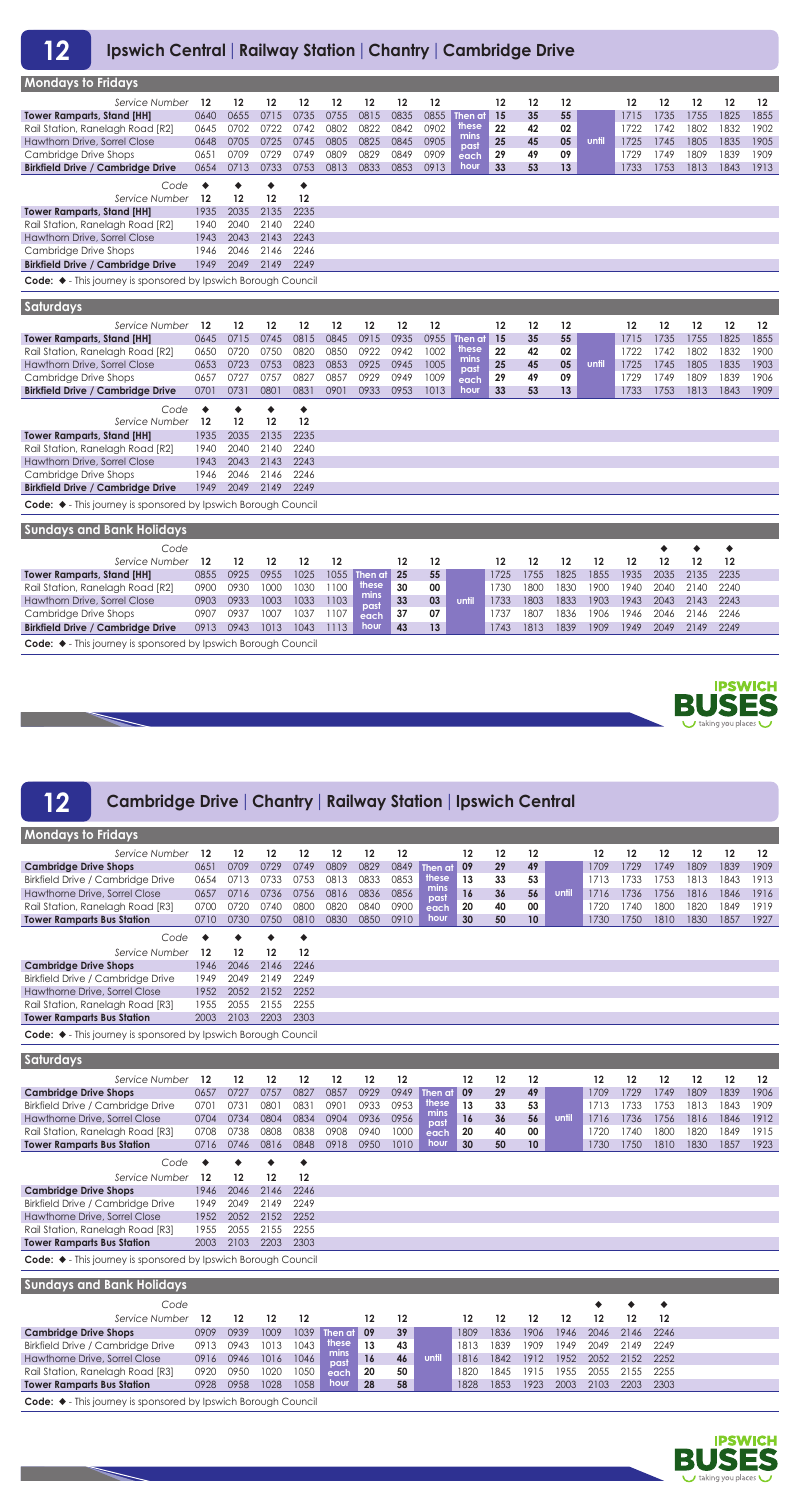